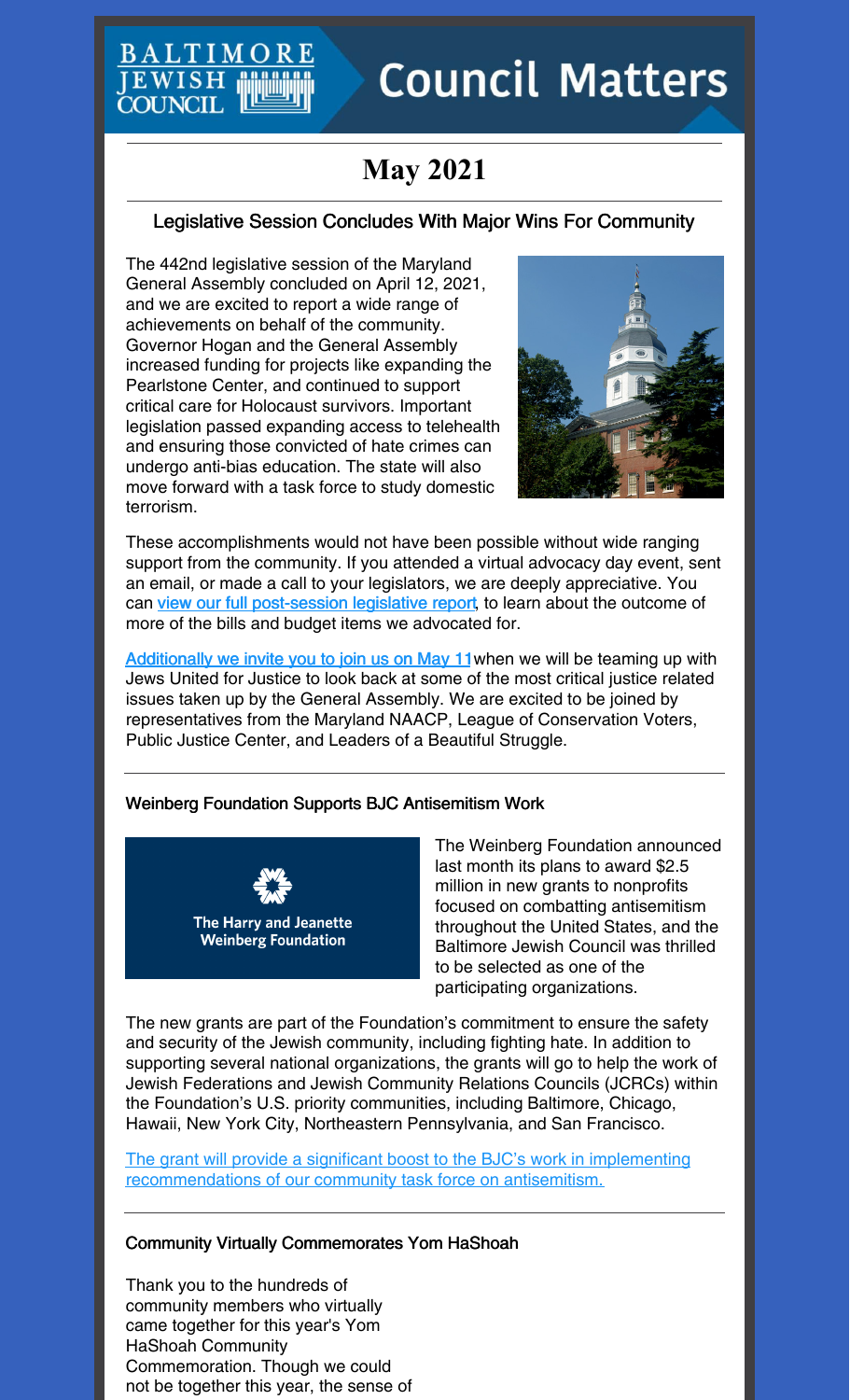community remained as strong as ever to mark this important occasion. The full program remains online and can be viewed [anytime.](https://youtu.be/AimpRaq4EQ8)

One of our longest standing Holocaust education partnerships is with the John Carroll School in Harford County, where each year we host Lessons of the Shoah. To commemorate Yom HaShoah, The



Associated's Pulling Up A Chair podcast highlighted this collaborative program that connects young people with [Holocaust](https://podcasts.apple.com/us/podcast/lessons-of-the-shoah-holocaust/id1497798992?i=1000516146950) survivors for a day of learning. **You can listen to the episode now!**

#### Apply Now: Social Justice Teen Fellowship



The fellows of the Social Justice Teen Fellowship are celebrating the rollout of the first series of the *Justice Is Not Just Us* podcast. Each episode, created by a team of fellows in the program, focuses on a social justice theme of their choosing. Each week one new podcast will be released, with the

first [premiering](https://www.spreaker.com/user/14437454/prison-reform-ahmed-final) just today[,](https://www.spreaker.com/user/14437454/prison-reform-ahmed-final) and focusing on prison reform. On May 26 you can hear from the fellows [themselves](https://jcfb.zoom.us/meeting/register/tJIqf-urqTwuGdYsskLnAss0HSyWh6oC418S) about the incredible work that went into each of these episodes.

The Social Justice Teen Fellowship is now recruiting members of its next cohort, launching this summer. **Learn more about the Social Justice Teen [Fellowship](https://www.baltjc.org/what-we-do/community-relations/sjtf/) and encourage interested high school students to apply by May 15.**

#### **Lookout For Upcoming BJC Program Survey**



The BJC will be conducting an online survey regarding our programming over the past year. The quick survey will be shared via email later this month.

Please keep an eye out for the survey, and we encourage you to share your thoughts on the

programming we have offered during the pandemic. The insights and data we collect will help guide our planning for the coming year. Thanks in advance for your participation.

#### **Support The Associated**

The Baltimore Jewish Council, a proud agency of The Associated: Jewish Federation of Baltimore, depends on the funding it receives from The Associated's Annual Campaign. Now, more than ever in its 100 year history, our Associated network needs your support. Together we are addressing the urgent and critical needs of those most affected by the current coronavirus pandemic while ensuring the health and vitality of our community members through social services and connections to meaningful Jewish experiences. Donate now.

**Please give [generously](https://payments.associated.org/giving-tuesday)**

## **Upcoming Events & Opportunities**